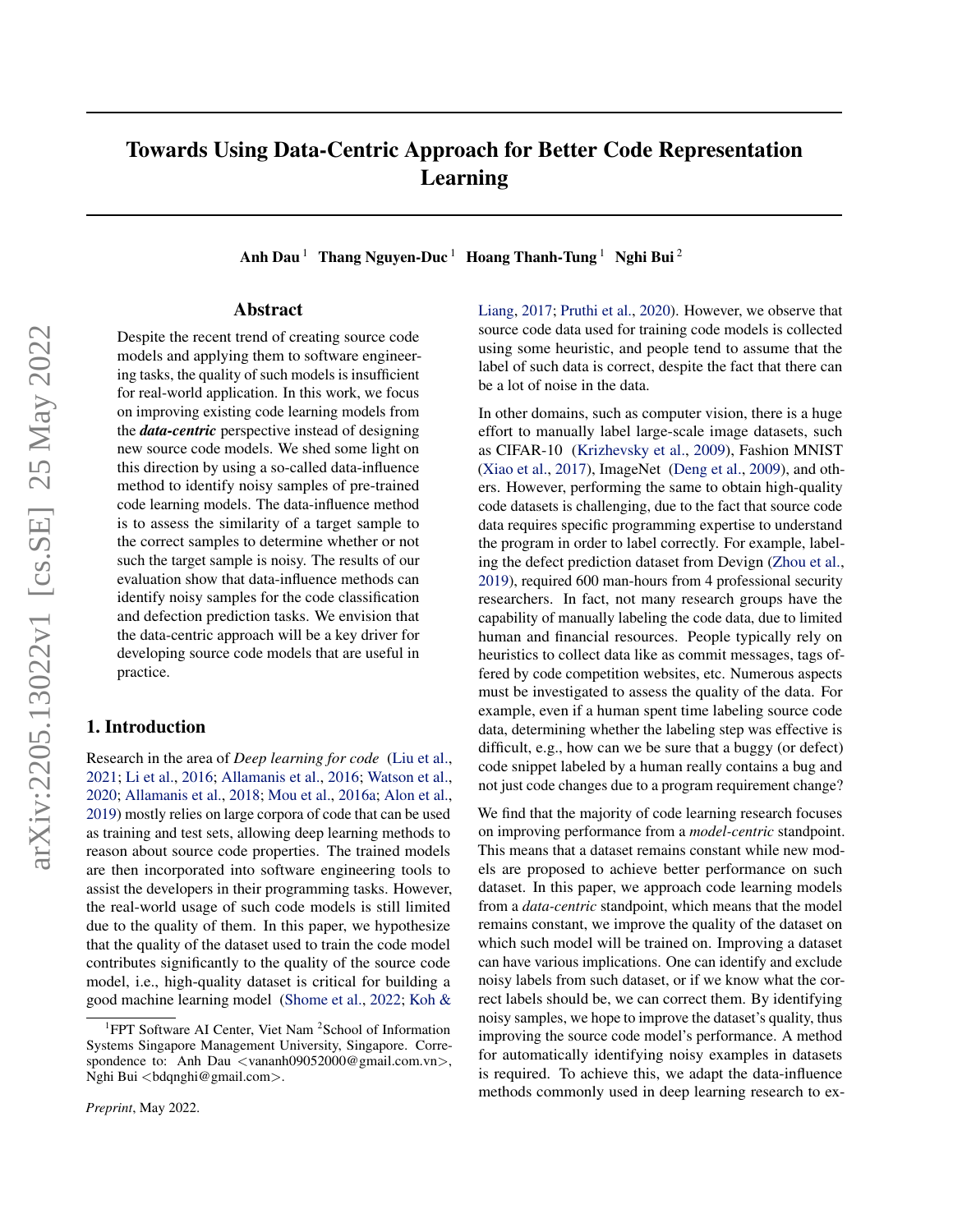plain the black-box neural network models. These methods work by calculating the influence of a training example on a model prediction. It will track how the loss on the test point changes throughout the training process whenever the training example of interest is used. Finally, these methods will provide an influence score. This score indicates whether a sample is noisy (or mislabeled). We adapt a set of state-of-the-art data-influence methods, including Influence Function [\(Koh & Liang,](#page-5-8) [2017\)](#page-5-8) and TracIn [\(Pruthi et al.,](#page-5-9) [2020\)](#page-5-9), with the aim of automatically identifying noisy samples in the code corpus. The noisy examples can be removed or corrected, and the remaining data is used to retrain a new model in the hopes of improving performance.

It should be noted that different tasks in software engineering are also formulated differently, such as classificationbased (code classification, bug triage, etc.), detection-based (bug detection, malware detection, etc.), and generationbased (code summarization, code generation, etc.). As a result, developing a technique that works well for identifying noisy samples for all tasks is non-trivial. In this work, we concentrate on classification-based tasks, including code classification and defect prediction. For these two tasks, our evaluation shows that the data-influence methods can successfully identify a large number of noisy samples in the training dataset. Retraining the models on good training samples, for instance, results in better performance in terms of accuracy score. Our findings shed some light on the data-centric approach to code learning.

# 2. Related Work

Detecting noisy labels has long been a research topic in other domains, such as computer vision. The most wellknown approaches are similarity-based [\(Pezeshkpour et al.,](#page-5-13) [2021\)](#page-5-13) and gradient-based [\(Pezeshkpour et al.,](#page-5-13) [2021;](#page-5-13) [Yeh](#page-5-14) [et al.,](#page-5-14) [2018;](#page-5-14) [Pruthi et al.,](#page-5-9) [2020;](#page-5-9) [Barshan et al.,](#page-5-15) [2020;](#page-5-15) [Koh &](#page-5-8) [Liang,](#page-5-8) [2017\)](#page-5-8). These techniques work mainly by using similarity metrics to quantify the influence made by individual training points on specific test predictions. However, we discover that very little effort has been spent in the domain of software engineering to detect noisy labels in code corpora. [\(Allamanis,](#page-4-0) [2019\)](#page-4-0) proposes a simple de-duplication step on source code corpora to determine whether or not the quality of the source code models improves after de-duplication. Another line of research looks into how changes to the input code affect the quality of the source models [\(Bui et al.,](#page-5-16) [2019;](#page-5-16) [Rafiqul Islam Rabin et al.,](#page-5-17) [2020;](#page-5-17) [Yefet et al.,](#page-5-18) [2020\)](#page-5-18). To the best of our knowledge, we are the first to use a data-influence based method to solve the problem of automatically detecting noisy code samples.

## <span id="page-1-1"></span>3. Problem Formulation

In this section, we define our problem and introduce some background on data-influence methods. We focus on gradient-based methods: Influence Function (IF) [\(Koh &](#page-5-8) [Liang,](#page-5-8) [2017\)](#page-5-8) and TracIn [\(Pruthi et al.,](#page-5-9) [2020\)](#page-5-9) as they are currently state-of-the-art techniques.

Let  $M(\cdot; \theta)$  be a source code model trained on a training set  $Z_{train}$ . Assume that  $Z_{train}$  contain some noise, our goal is to identify the set of noisy samples  $Z_{noise} \subset Z_{train}$ . By removing or correcting  $Z_{noise}$ , we get a new training set  $Z_{clean}$ . Retraining M on  $Z_{clean}$  results in a new model  $M_{clean}$ .

 $Z_{test}$  needs to be kept hidden until the testing phase to ensure the validity of our process, i.e.,  $M_{clean}$  is expected to perform better on  $Z_{test}$  than M so  $Z_{test}$  must not be exposed during the noisy sample detection process. Therefore, we use the validation set  $Z_{val}$  as the anchor to detect noise. We use  $M$  to select from  $Z_{val}$  a set of correctly labeled samples. A sample is considered correct if the prediction from the model  $M$  match its label with high confidence. We call this set of correctly labeled samples  $Z_{gold}$ .

Now, we describe the process to compute the influence score (IF) [\(Koh & Liang,](#page-5-8) [2017\)](#page-5-8) to detect noise.<sup>[1](#page-1-0)</sup>

We want to know the influence of a sample  $Z_{train}^{(i)}$  on the model M. The brute-force approach is to remove  $Z_{train}^{(i)}$ from  $Z_{train}$  to get a dataset  $Z_{train-i}$ , train the model on this data set to get a model  $M(\cdot; \theta_{-i})$ , and compute the influence of  $Z_{train}^{(i)}$  as follows:

$$
S(\mathbf{Z}_{train}^{(i)}, \mathbf{Z}_{gold}) = \mathcal{L}(\mathbf{Z}_{gold}; \boldsymbol{\theta}_{-i}) - \mathcal{L}(\mathbf{Z}_{gold}; \boldsymbol{\theta})
$$
\n(1)

where  $\mathcal L$  is the loss function, that takes in a dataset and the model  $M$ . A negative score means the loss decreases if  $Z_{train}^{(i)}$  is removed from the training set, i.e.  $Z_{train}^{(i)}$ has a bad influence on the model  $M$ . This brute-force algorithm is intractable for large datasets so [\(Koh & Liang,](#page-5-8) [2017\)](#page-5-8) proposed the influence function to estimate this influence. The effect of removing  $Z_{train}^{(i)}$  on  $Z_{gold}^{(j)}$  is computed as :

$$
S_{IF}(\mathbf{Z}_{train}^{(i)}, \mathbf{Z}_{gold}^{(j)}) = \left\langle \nabla_{\theta} \mathcal{L}(\mathbf{Z}_{gold}^{(j)}; \theta), \mathbf{H}^{-1} \nabla_{\theta} \mathcal{L}(\mathbf{Z}_{train}^{(i)}; \theta) \right\rangle \quad (2)
$$

where  $H$  is the Hessian of the loss function and  $\nabla_{\theta} \mathcal{L}(Z_{gold}^{(j)}; \theta)$  is the gradient of the loss at  $Z_{gold}^{(j)}$ with respect to  $\theta$ .

<span id="page-1-0"></span><sup>&</sup>lt;sup>1</sup>TracIn [\(Pruthi et al.,](#page-5-9) [2020\)](#page-5-9) follows the same principle. We do not present TracIn details in this work due to page constraints. Readers are encouraged to read the original paper to check the details of TracIn's formula.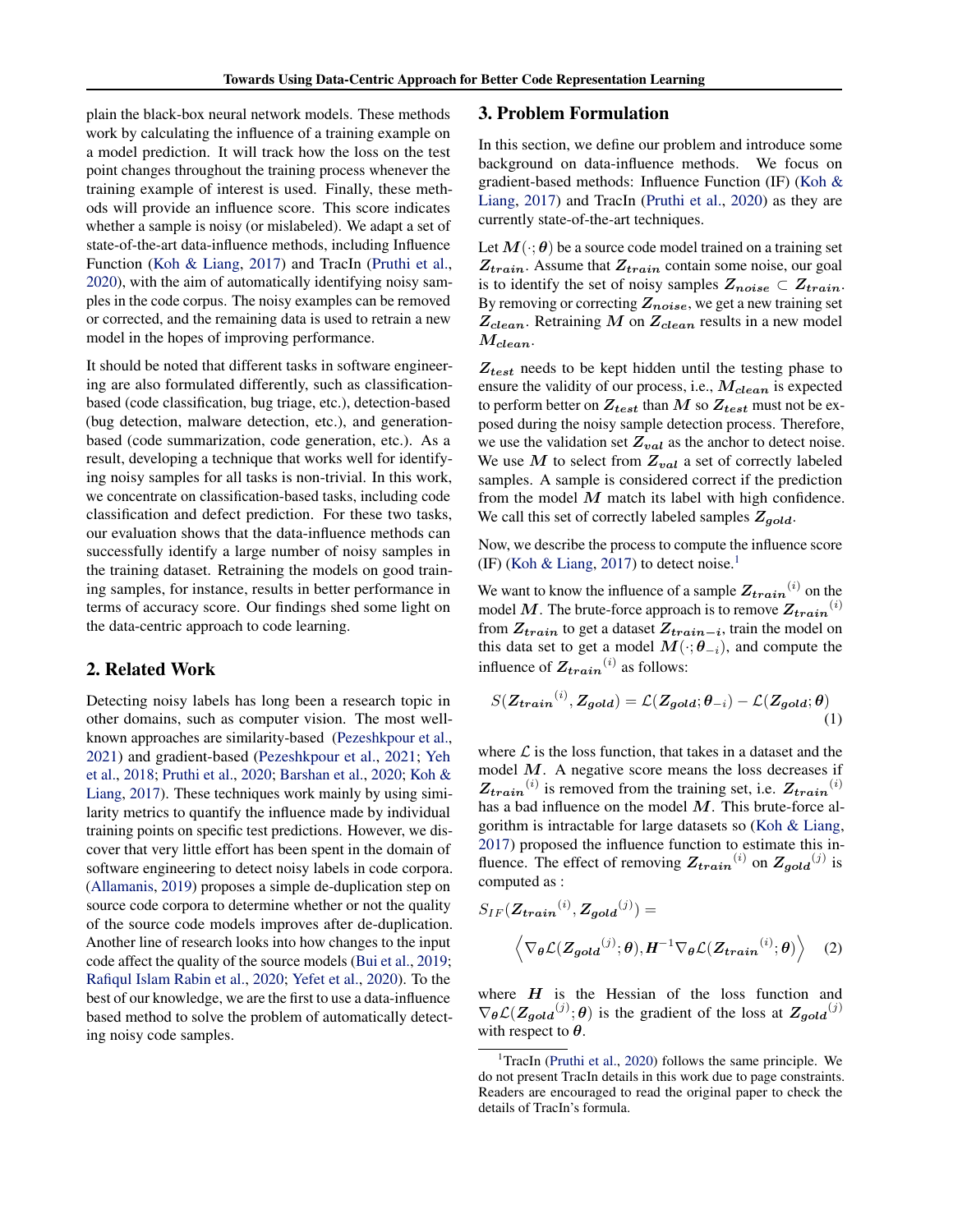|               | Method       | POJ 104                              |                                      |                                      |                                      | Devign                               |                                      |                                      |                                      |
|---------------|--------------|--------------------------------------|--------------------------------------|--------------------------------------|--------------------------------------|--------------------------------------|--------------------------------------|--------------------------------------|--------------------------------------|
|               |              | $k=1$                                | $k=3$                                | $k=5$                                | $k=10$                               | $k=1$                                | $k=3$                                | $k=5$                                | $k=10$                               |
| <b>ASTNN</b>  | IF<br>TracIn | $94.20 \pm 3.72$<br>$91.09 \pm 5.06$ | $90.36 \pm 2.78$<br>$86.20 \pm 4.80$ | $84.88 \pm 2.26$<br>$79.96 \pm 1.29$ | $59.71 \pm 0.32$<br>$55.97 \pm 1.14$ |                                      |                                      |                                      |                                      |
| CodeBERT      | IF<br>TracIn | $64.15 \pm 1.07$<br>$72.36 \pm 2.39$ | $29.25 \pm 0.52$<br>$57.31 \pm 1.53$ | $31.50 \pm 1.28$<br>$49.30 \pm 1.33$ | $14.92 \pm 1.33$<br>$35.36 \pm 1.15$ | $55.15 \pm 3.86$<br>$53.36 \pm 5.77$ | $43.34 \pm 3.48$<br>$35.90 \pm 2.26$ | $31.47 \pm 1.39$<br>$28.54 \pm 1.00$ | $22.77 \pm 1.06$<br>$21.39 \pm 0.28$ |
| <b>BiLSTM</b> | IF<br>TracIn | $21.60 \pm 2.80$<br>$19.68 \pm 0.87$ | $19.19 \pm 1.58$<br>$15.86 \pm 0.68$ | $16.87 \pm 0.90$<br>$14.02 \pm 0.92$ | $14.21 \pm 0.78$<br>$11.17 \pm 0.18$ | $48.46 \pm 5.68$<br>$50.75 \pm 2.00$ | $32.98 \pm 2.22$<br>$33.40 \pm 0.69$ | $28.05 \pm 1.16$<br>$27.98 \pm 1.20$ | $21.89 \pm 0.39$<br>$21.76 \pm 0.54$ |

<span id="page-2-4"></span>Table 1. Results on identifying the mislabeled samples. We take top *k%* samples with the lowest influence score and calculate the percentage of mislabeled samples in that set.

<span id="page-2-3"></span>

Figure 1. Evaluation Pipeline

A negative influence score  $S_{IF}(\mathbf{Z}_{train}^{(i)}, \mathbf{Z}_{gold}^{(j)})$  shows that the angle between the gradients of  $Z_{train}^{(i)}$  and  $Z_{gold}^{(j)}$  is obtuse. Therefore, moving  $\theta$  in the direction of  $-\nabla_{\theta} \mathcal{L}(\mathbf{Z}_{train}^{(i)}; \theta)$  may increase the loss at  $\mathbf{Z}_{gold}^{(j)}$ , which means that  $Z_{train}^{(i)}$  is likely to be mislabeled.

## 4. Evaluation

To evaluate this problem on different methods in section [3,](#page-1-1) we consider two classification-based tasks: code classification and defect prediction. We first describe the original datasets and the source code models used for these classification-based tasks. Section [4.1](#page-2-0) describes the work-flow to generate synthetic data and section [4.2,](#page-3-0) [4.3](#page-4-1) are our results.

Datasets: For code classification, we use the POJ 104 dataset [\(Mou et al.,](#page-5-19) [2016b\)](#page-5-19). This dataset consists of 52,000 C programs for 104 classes, each class will have 500 programs. For defect prediction, we uses the Devign dataset [\(Zhou et al.,](#page-6-0) [2019\)](#page-6-0). Devign dataset includes 21,854 vulnerable C functions collected from open source projects, where the labels are manually labels by the software security experts. This task aims to determine whether a source code snippet that may cause vulnerability or not.

Source Code Models: The objective of this study is to demonstrate that the data-centric strategy can improve the performance of existing source code models, whether they are strong or weak. Here we present our choices that match with this goal.

- 1. Code classification: We choose ASTNN [\(Zhang et al.,](#page-6-1) [2019\)](#page-6-1), CodeBERT [\(Feng et al.,](#page-5-20) [2020\)](#page-5-20) and BiLSTM [\(Hochreiter & Schmidhuber,](#page-5-21) [1997\)](#page-5-21). ASTNN is one of the state-of-the-art method that could achieve  $\approx 98\%$ accuracy on POJ-104 dataset. CodeBERT [\(Feng et al.,](#page-5-20) [2020\)](#page-5-20) can perform moderately on this task as it could achieve  $\approx 95\%$  according to our experiments.
- 2. Defect prediction: We follow CodeXGLUE benchmark to choose CodeBERT [\(Feng et al.,](#page-5-20) [2020\)](#page-5-20) and BiLSTM [\(Hochreiter & Schmidhuber,](#page-5-21) [1997\)](#page-5-21). According to this benchmark, CodeBERT performs well while BiLSTM is usually chosen as one of the worst baseline for this task.

We take the public code artifacts from ASTNN  $2$ , Code-BERT<sup>[3](#page-2-2)</sup> and BiLSTM to reproduce the results reported in the original work.

#### <span id="page-2-0"></span>4.1. Evaluation Pipeline

It should be noted that our original datasets (POJ-104 and Devign) may or may not contain noisy data. We need datasets that contain "*real*" noisy data for evaluating methods. To address this issue, we present an evaluation pipeline for creating *synthetic noisy data* from original datasets and perform our evaluation on such pipeline. By this way, we can have a dataset that contains both clean and noisy data. Our goal is to develop a framework for identifying noisy samples from the training set of the chosen classification tasks utilizing data-influence methods. Figure [1](#page-2-3) shows an

<span id="page-2-1"></span><sup>2</sup> https://github.com/zhangj111/astnn

<span id="page-2-2"></span><sup>3</sup> https://github.com/microsoft/CodeBERT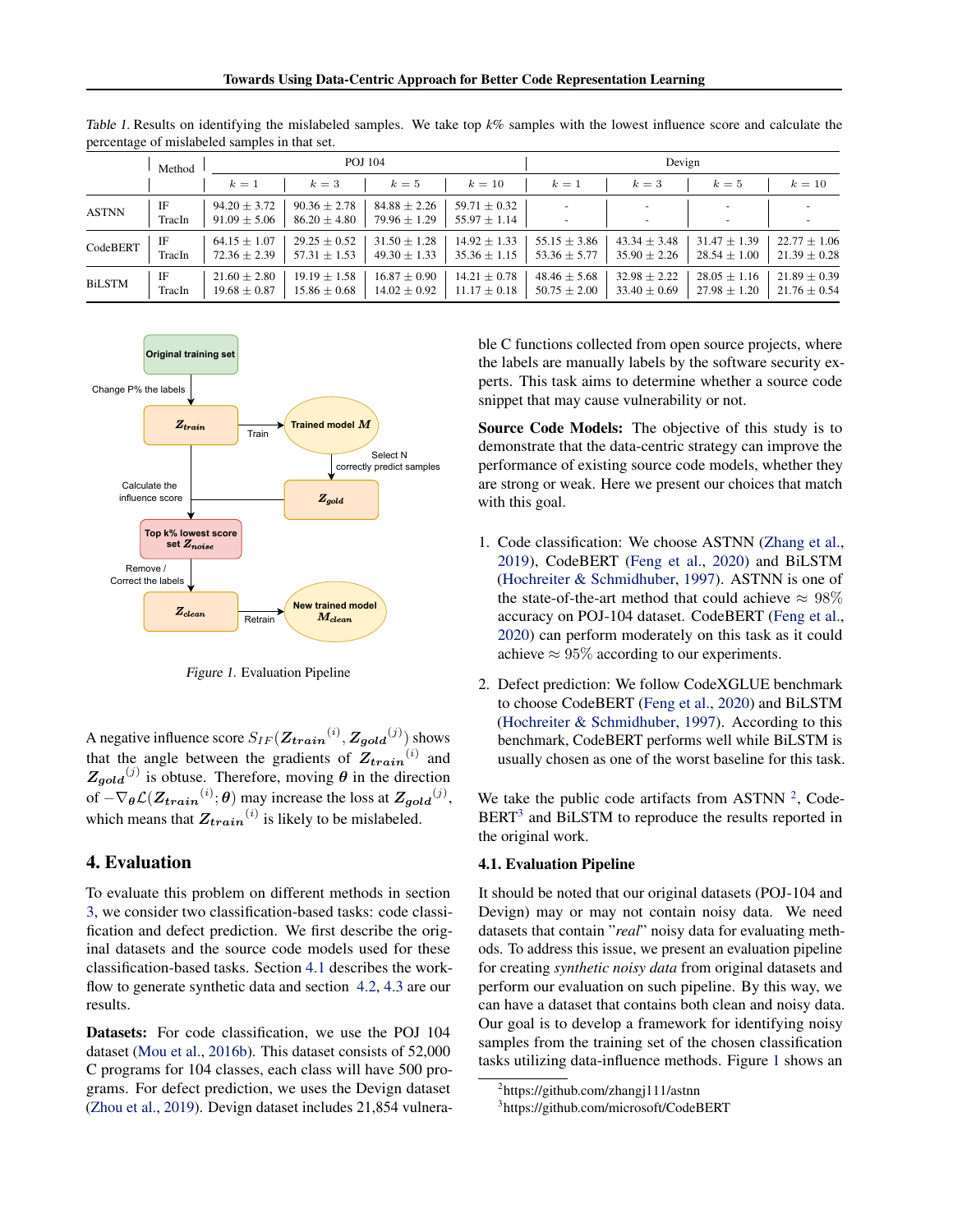Towards Using Data-Centric Approach for Better Code Representation Learning

<span id="page-3-2"></span>

|                  |               | <b>Test ACC</b>  | Method       | Test ACC after correcting $Z_{noise}$ and retraining |                                      |                                      | Test ACC after removing $Z_{noise}$ and retraining |                                      |                                      |
|------------------|---------------|------------------|--------------|------------------------------------------------------|--------------------------------------|--------------------------------------|----------------------------------------------------|--------------------------------------|--------------------------------------|
| <b>Pataset</b>   |               |                  |              | $k=1$                                                | $k=5$                                | $k=10$                               | $k=1$                                              | $k=5$                                | $k=10$                               |
| 104<br><b>DO</b> | <b>ASTNN</b>  | $97.40 \pm 0.11$ | ΙF<br>TracIn | $97.47 \pm 0.10$<br>$97.49 \pm 0.04$                 | $97.66 \pm 0.10$<br>$97.67 \pm 0.07$ | $97.76 \pm 0.04$<br>$97.55 \pm 0.02$ | $97.40 \pm 0.12$<br>$97.19 \pm 0.07$               | $97.38 \pm 0.08$<br>$97.37 \pm 0.01$ | $97.01 \pm 0.14$<br>$96.84 \pm 0.06$ |
|                  | CodeBERT      | $95.74 \pm 0.16$ | IF<br>TracIn | $96.58 \pm 0.76$<br>$95.37 \pm 0.63$                 | $97.40 + 0.19$<br>$97.20 \pm 0.19$   | $97.42 + 0.03$<br>$97.72 \pm 0.03$   | $96.35 + 0.21$<br>$96.31 \pm 0.37$                 | $95.56 + 0.79$<br>$97.08 \pm 0.29$   | $92.76 \pm 0.73$<br>$95.98 \pm 0.90$ |
|                  | <b>BiLSTM</b> | $95.05 \pm 0.12$ | ΙF<br>TracIn | $95.03 \pm 0.33$<br>$95.67 + 0.82$                   | $95.25 + 0.12$<br>$96.04 \pm 0.70$   | $95.41 \pm 0.19$<br>$96.49 \pm 0.65$ | $95.59 + 0.03$<br>$95.58 \pm 0.16$                 | $94.43 + 0.61$<br>$94.5 \pm 0.14$    | $92.77 + 0.77$<br>$90.89 \pm 0.81$   |
| Devign           | CodeBERT      | $62.12 + 0.35$   | IF<br>TracIn | $61.86 \pm 0.43$<br>$61.89 \pm 0.40$                 | $62.46 \pm 0.29$<br>$62.08 \pm 0.44$ | $62.43 + 0.3$<br>$62.95 \pm 0.02$    | $62.25 + 0.23$<br>$61.75 \pm 0.11$                 | $60.32 + 0.77$<br>$60.06 \pm 0.54$   | $59.89 + 0.23$<br>$59.25 \pm 0.24$   |
|                  | <b>BiLSTM</b> | $60.49 \pm 0.30$ | IF<br>TracIn | $60.70 \pm 0.25$<br>$60.67 \pm 0.14$                 | $61.35 + 0.18$<br>$61.75 \pm 0.26$   | $61.70 + 0.07$<br>$61.73 \pm 0.43$   | $61.03 \pm 0.51$<br>$61.19 \pm 0.47$               | $60.90 + 0.16$<br>$60.87 \pm 0.04$   | $60.33 \pm 0.15$<br>$60.94 \pm 0.15$ |

Table 2. Results after retraining on the new training set  $Z_{clean}$ .

overview of our pipeline :

- 1. Initially, we have the original training set. To make it noise, we randomly select a subset of  $P\%$  of total samples of each class from such set. Then we change the label of these samples randomly. Now we have the training set  $Z_{train}$  that contains both clean and noisy data.
- 2. We train the model on  $Z_{train}$ , result in model M. We use  $M$  to randomly select  $N$  correctly predicted samples from the validation set  $Z_{val}$ , resulting in  $Z_{gold}$ .
- 3. For each of the samples in training set  $Z_{train}$ , we compute the influence score with all samples in  $Z_{gold}$ . The score that represents for each training sample is:

$$
S(\mathbf{Z_{train}}^{(i)}, \mathbf{Z_{gold}}) = \sum_{j=1}^{N} S(\mathbf{Z_{train}}^{(i)}, \mathbf{Z_{gold}}^{(j)})
$$

4. The top  $k\%$  samples with the lowest score, that is  $Z_{noise}$ , are determined to be noisy. We then remove or correct  $^{4}$  $^{4}$  $^{4}$   $Z_{noise}$  from  $Z_{train}$  to create the new training set  $Z_{clean}$ . On  $Z_{clean}$ , the model is retrained from scratch using the same hyperparameters (including the same random initialization).

Our goal is to demonstrate the performance of data-influence methods in finding the mislabeled samples and the improve of the model's performance after detecting noise. In our evaluation, we choose  $P = 10\%$  and  $N = 500$ .

## <span id="page-3-0"></span>4.2. Results

In all experiments, we use accuracy score as the evaluation metric. We also run 3 different random seeds for random initialization and report the mean and standard deviation of accuracy in Table [1,](#page-2-4) [2,](#page-3-2) [3.](#page-4-2)

Table [1](#page-2-4) shows the performance of IF and TracIn in identifying the noisy examples on the *synthetic noisy data*  $Z_{train}$ . In practice, we do not know how many percent of the samples in the dataset are noisy, so we choose different values of  $k$ . With ASTNN on POJ-104, both IF and TracIn can detect more than 55% noisy samples in top  $k = 10\%$  samples with the lowest score, and when  $k = 1\%$ , such techniques can detect more than 91% noisy samples. On the other hand, the results of CodeBERT and BiLSTM on POJ-104 are lowers for any  $k$ . Same phenomenon is applied to CodeBERT and BiLSTM on detecting noisy samples in Devign. This shows that the capability of the data-influence techniques also depends on the strength of source code models on a specific task. *In general, the results in Table [1](#page-2-4) support our hypothesis that data-influence methods are effective at detecting noise in code corpus.*

Table [2](#page-3-2) shows the performance after removing or correcting such noises detect in Table [1.](#page-2-4) Note that column *Test ACC* is the accuracy when *training the model on the synthetic noisy dataset*  $Z_{train}$  and evaluate on the test dataset  $Z_{test}$ . We assume that  $k\%$  samples detect in Table [1](#page-2-4) are noisy (regardless if they are really noisy or not). Then, we do 2 separate steps to get the  $Z_{clean}$ . First, we remove the detected noisy samples. Second, instead of removing, we correct the detected noisy samples with the assumption that we know the correct labels. For the later, we can do this because we know the correct labels when making the training data become noisy. So in this case,  $Z_{clean}$  has 2 versions, one is by removing the noise, and the other is by correcting the noise. Then we train the models on  $Z_{clean}$  to get  $M_{clean}$  and evaluate on  $Z_{test}$ . As shown in Table [2,](#page-3-2) we get some improvements in term of accuracy when correcting the noise for ASTNN on POJ-104 for any  $k\%$ , we also see the improvements when removing the noise. CodeBERT and BiLSTM produce identical results for code classifica-

<span id="page-3-1"></span><sup>&</sup>lt;sup>4</sup>In our evaluation, we know which examples are mislabelled because we introduced them. We correct them if they had been changed the label.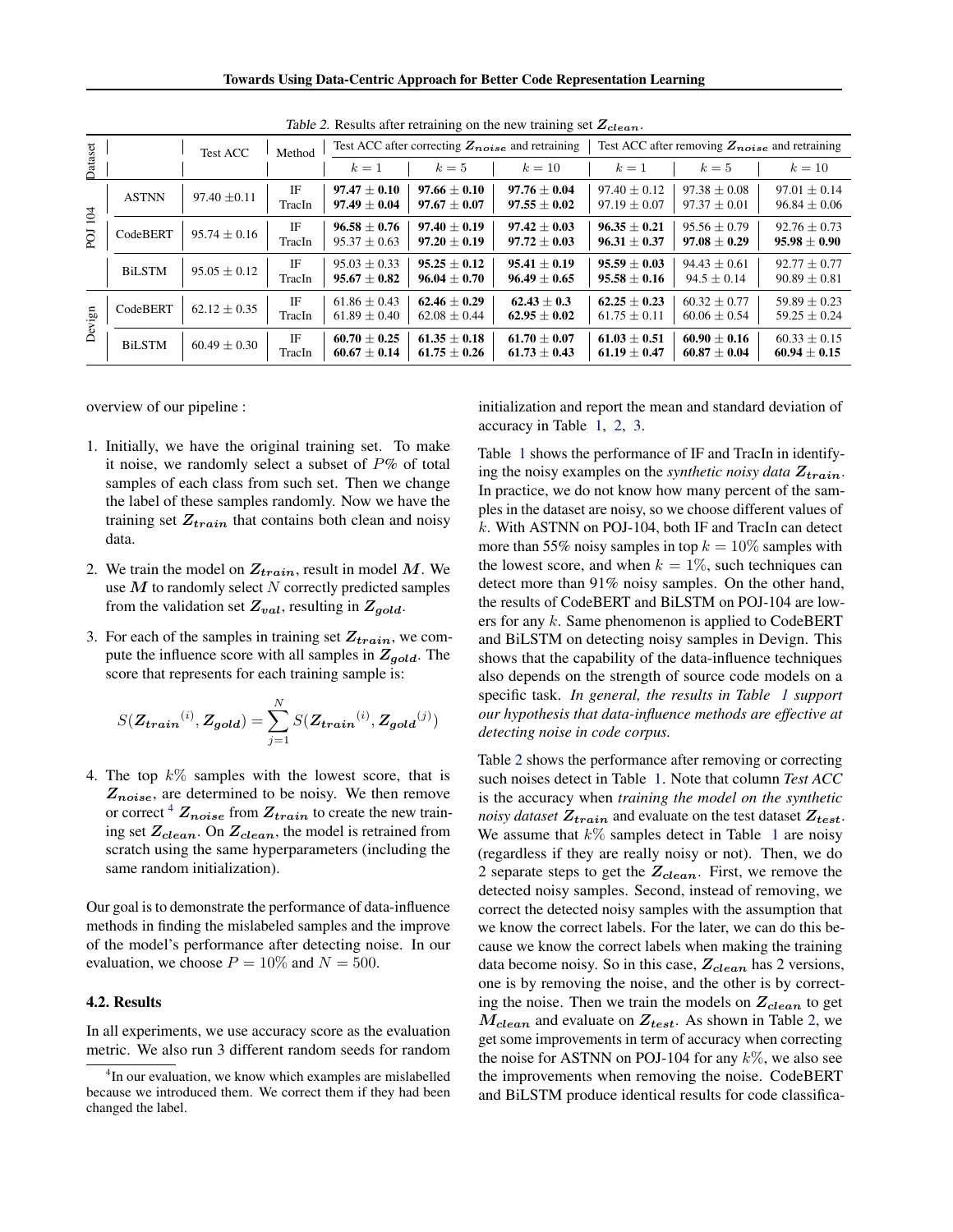tion and defect prediction. *In general, when removing or correcting noise, there is always an improvement in accuracy. This indicates that there is a strong probability of improvement when using data-influence techniques to detect noise.*

## <span id="page-4-1"></span>4.3. Detect Noise In Practical Use Case

In the preceding section, we demonstrated that our method performs well with synthetically generated noisy data. Now we will evaluate our method in a more realistic scenario. We hypothesize that, between the two datasets POJ-104 and Devign, Devign may contain more "real noises" than POJ-104. The primary reason is that modern code classification techniques typically achieve greater than 95% accuracy on POJ-104, and ASTNN can even achieve 98% accuracy. With such remarkable performance, it is unlikely that POJ-104 contains any noises. Conversely, it is challenging to achieve good results on the Devign dataset. The SOTA techniques achieve only around 63% accuracy. We believe there is a high chance that this dataset contains noise that degrades performance (beside the other reason of model design). With such reason, we use Devign to demonstrate in this case with the assumption that Devign might contain noises and we attempt to detect noises in Devign.

We train the models on *original* Devign data with Code-BERT and BiLSTM and evaluate on the test data. Column *Test ACC* in table [3](#page-4-2) shows the performance of the models that are trained on the original dataset. We then calculate the score for all training instances with the same procedure in our evaluation pipeline. After selecting  $Z_{noise}$  that includes the top 1% samples with the lowest score, we remove or correct the label of  $Z_{noise}$ . Because this is a binary classification task, correcting the label in this case is trivial, i.e., change 0 to 1 and vice versa. After removing or correcting the noise, we retrain the models and evaluate on  $Z_{test}$ . The results are shown in table [3.](#page-4-2) We also include Random a baseline randomly selecting a 1% sample set as  $Z_{noise}$ . When noises are removed, either for CodeBERT or BiLSTM, there are improvements in terms of ACC. This supports our hypothesis that the Devign dataset may contain noise, and that removing such noise will improve accuracy. However, the performance does not improve when correcting such noise, as shown in the column "*correcting*" in Table [3.](#page-4-2) In our future research, we will delve deeper into the causes of this phenomena.

## 5. Discussion & Future Work

We performed various analyses on several baselines and obtained potentially promising results for improving the quality of source code data. However, such results are preliminary because the improvement is still marginal. There are numerous aspects that we can investigate in the future.

<span id="page-4-2"></span>

| Table 3. Results after retraining on the Devign dataset. Top 1%    |
|--------------------------------------------------------------------|
| instances with the lowest score were selected. We experiment       |
| to select randomly 1% the samples as the subset $Z_{noise}$ in the |
| training set and denote as Random                                  |

|               | <b>Test ACC</b>  | Method                 | Test ACC after                                         |                                                        |  |  |
|---------------|------------------|------------------------|--------------------------------------------------------|--------------------------------------------------------|--|--|
|               |                  |                        | removing                                               | correcting                                             |  |  |
| Code-<br>BERT | $62.91 + 0.08$   | IF<br>TracIn<br>Random | $63.31 \pm 0.10$<br>$63.40 + 0.20$<br>$61.73 \pm 0.05$ | $62.12 + 0.92$<br>$62.67 \pm 0.33$<br>$61.03 \pm 0.10$ |  |  |
| <b>BILSTM</b> | $61.73 \pm 0.05$ | IF<br>TracIn<br>Random | $61.79 + 0.49$<br>$62.13 \pm 0.40$<br>$61.09 \pm 0.22$ | $60.49 + 1.39$<br>$61.40 \pm 0.84$<br>$60.37 \pm 0.14$ |  |  |

To begin, we mostly rely on synthetic noisy datasets to perform the evaluation. Further investigation of various datasets from various sub-domains is required to determine the limitations so that we can perform further analysis. Second, we only concentrate on classification-based tasks while we can do the same for many other tasks. For example, the dataset for the generation-based task, including code summarization, is typically collected by extracting the method body from code snippets collected on Github, and then extracting the comments of such methods. However, not all of the developers' comments reflect the functionality of the given code snippet; this can also be interpreted as noise and should be carefully examined too. Third, the data-influence methods are mostly used for classification-based tasks, although there have been some attempts to extend them to other generation-based tasks in NLP. We need further improvement on these techniques to detect noisy data that can work on multiple types of tasks as well.

# 6. Conclusion

We present a novel data-centric perspective for enhancing the quality of source code models by using data-influence methods. Despite the fact that our results are preliminary for classification-based tasks, we have evidence that our methods will work in certain circumstances. In the future, we intend to pursue our research in three directions: (1) Identifying more noisy datasets to analyze and providing insights on the noises of such datasets; (2) Improving the methods to detect noisy data; and (3) Applying the methods to a broader range of software engineering tasks, such as code summarization, bug detection, and code translation.

## References

<span id="page-4-0"></span>Allamanis, M. The adverse effects of code duplication in machine learning models of code. In *Proceedings of the 2019 ACM SIGPLAN International Symposium on New Ideas, New Paradigms, and Reflections on Programming*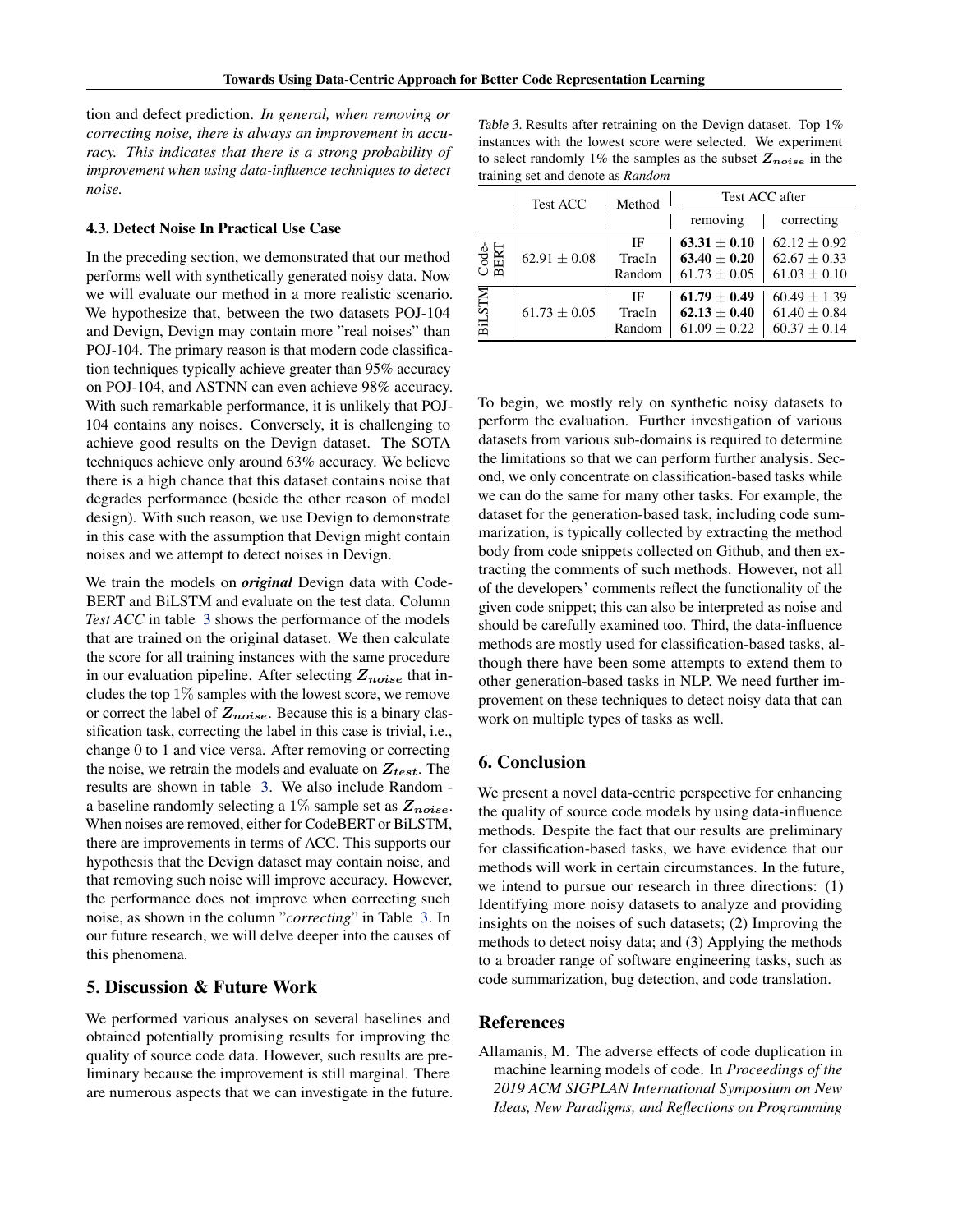*and Software*, pp. 143–153, 2019.

- <span id="page-5-2"></span>Allamanis, M., Peng, H., and Sutton, C. A convolutional attention network for extreme summarization of source code. In *International conference on machine learning*, pp. 2091–2100. PMLR, 2016.
- <span id="page-5-4"></span>Allamanis, M., Brockschmidt, M., and Khademi, M. Learning to represent programs with graphs. In *International Conference on Learning Representations (ICLR)*, 2018. doi: arXiv:1711.00740.
- <span id="page-5-6"></span>Alon, U., Zilberstein, M., Levy, O., and Yahav, E. code2vec: Learning distributed representations of code. *Proceedings of the ACM on Programming Languages*, 3(POPL):1–29, 2019.
- <span id="page-5-15"></span>Barshan, E., Brunet, M.-E., and Dziugaite, G. K. Relatif: Identifying explanatory training samples via relative influence. In *International Conference on Artificial Intelligence and Statistics*, pp. 1899–1909. PMLR, 2020.
- <span id="page-5-16"></span>Bui, N. D., Yu, Y., and Jiang, L. Autofocus: interpreting attention-based neural networks by code perturbation. In *2019 34th IEEE/ACM International Conference on Automated Software Engineering (ASE)*, pp. 38–41. IEEE, 2019.
- <span id="page-5-12"></span>Deng, J., Dong, W., Socher, R., Li, L.-J., Li, K., and Fei-Fei, L. Imagenet: A large-scale hierarchical image database. In *2009 IEEE conference on computer vision and pattern recognition*, pp. 248–255. Ieee, 2009.
- <span id="page-5-20"></span>Feng, Z., Guo, D., Tang, D., Duan, N., Feng, X., Gong, M., Shou, L., Qin, B., Liu, T., Jiang, D., and Zhou, M. CodeBERT: A pre-trained model for programming and natural languages. In *Findings of the Association for Computational Linguistics: EMNLP 2020*, pp. 1536–1547, Online, November 2020. Association for Computational Linguistics. doi:  $10.18653/v1/2020$ .findings-emnlp. 139. URL [https://aclanthology.org/2020.](https://aclanthology.org/2020.findings-emnlp.139) [findings-emnlp.139](https://aclanthology.org/2020.findings-emnlp.139).
- <span id="page-5-21"></span>Hochreiter, S. and Schmidhuber, J. Long short-term memory. *Neural computation*, 9(8):1735–1780, 1997.
- <span id="page-5-8"></span>Koh, P. W. and Liang, P. Understanding black-box predictions via influence functions. In *International conference on machine learning*, pp. 1885–1894. PMLR, 2017.
- <span id="page-5-10"></span>Krizhevsky, A., Hinton, G., et al. Learning multiple layers of features from tiny images (technical report). *University of Toronto*, 2009.
- <span id="page-5-1"></span>Li, Y., Tarlow, D., Brockschmidt, M., and Zemel, R. Gated graph sequence neural networks. In *International Conference on Learning Representations (ICLR)*, November 2016. arXiv: 1511.05493.
- <span id="page-5-0"></span>Liu, Y., Tantithamthavorn, C., Li, L., and Liu, Y. Deep learning for android malware defenses: a systematic literature review. *arXiv preprint arXiv:2103.05292*, 2021.
- <span id="page-5-5"></span>Mou, L., Li, G., Zhang, L., Wang, T., and Jin, Z. Convolutional neural networks over tree structures for programming language processing. In *Proceedings of the Thirtieth AAAI Conference on Artificial Intelligence*, pp. 1287–1293, February 12-17 2016a.
- <span id="page-5-19"></span>Mou, L., Li, G., Zhang, L., Wang, T., and Jin, Z. Convolutional neural networks over tree structures for programming language processing. In *Thirtieth AAAI conference on artificial intelligence*, 2016b.
- <span id="page-5-13"></span>Pezeshkpour, P., Jain, S., Wallace, B., and Singh, S. An empirical comparison of instance attribution methods for NLP. In *Proceedings of the 2021 Conference of the North American Chapter of the Association for Computational Linguistics: Human Language Technologies*, pp. 967–975, Online, June 2021. Association for Computational Linguistics. doi: 10.18653/v1/2021.naacl-main. 75. URL [https://aclanthology.org/2021.](https://aclanthology.org/2021.naacl-main.75) [naacl-main.75](https://aclanthology.org/2021.naacl-main.75).
- <span id="page-5-9"></span>Pruthi, G., Liu, F., Kale, S., and Sundararajan, M. Estimating training data influence by tracing gradient descent. In *NeurIPS*, 2020. URL [https://proceedings.](https://proceedings.neurips.cc/paper/2020/hash/e6385d39ec9394f2f3a354d9d2b88eec-Abstract.html) [neurips.cc/paper/2020/hash/](https://proceedings.neurips.cc/paper/2020/hash/e6385d39ec9394f2f3a354d9d2b88eec-Abstract.html) [e6385d39ec9394f2f3a354d9d2b88eec-Abstr](https://proceedings.neurips.cc/paper/2020/hash/e6385d39ec9394f2f3a354d9d2b88eec-Abstract.html)act. [html](https://proceedings.neurips.cc/paper/2020/hash/e6385d39ec9394f2f3a354d9d2b88eec-Abstract.html).
- <span id="page-5-17"></span>Rafiqul Islam Rabin, M., Bui, N. D., Wang, K., Yu, Y., Jiang, L., and Alipour, M. A. On the generalizability of neural program models with respect to semantic-preserving program transformations. *arXiv e-prints*, pp. arXiv–2008, 2020.
- <span id="page-5-7"></span>Shome, A., Cruz, L., and van Deursen, A. Data smells in public datasets. *arXiv preprint arXiv:2203.08007*, 2022.
- <span id="page-5-3"></span>Watson, C., Cooper, N., Palacio, D. N., Moran, K., and Poshyvanyk, D. A systematic literature review on the use of deep learning in software engineering research. *arXiv preprint arXiv:2009.06520*, 2020.
- <span id="page-5-11"></span>Xiao, H., Rasul, K., and Vollgraf, R. Fashion-mnist: a novel image dataset for benchmarking machine learning algorithms. *arXiv preprint arXiv:1708.07747*, 2017.
- <span id="page-5-18"></span>Yefet, N., Alon, U., and Yahav, E. Adversarial examples for models of code. *Proceedings of the ACM on Programming Languages*, 4(OOPSLA):1–30, 2020.
- <span id="page-5-14"></span>Yeh, C.-K., Kim, J., Yen, I. E.-H., and Ravikumar, P. K. Representer point selection for explaining deep neural networks. *Advances in neural information processing systems*, 31, 2018.